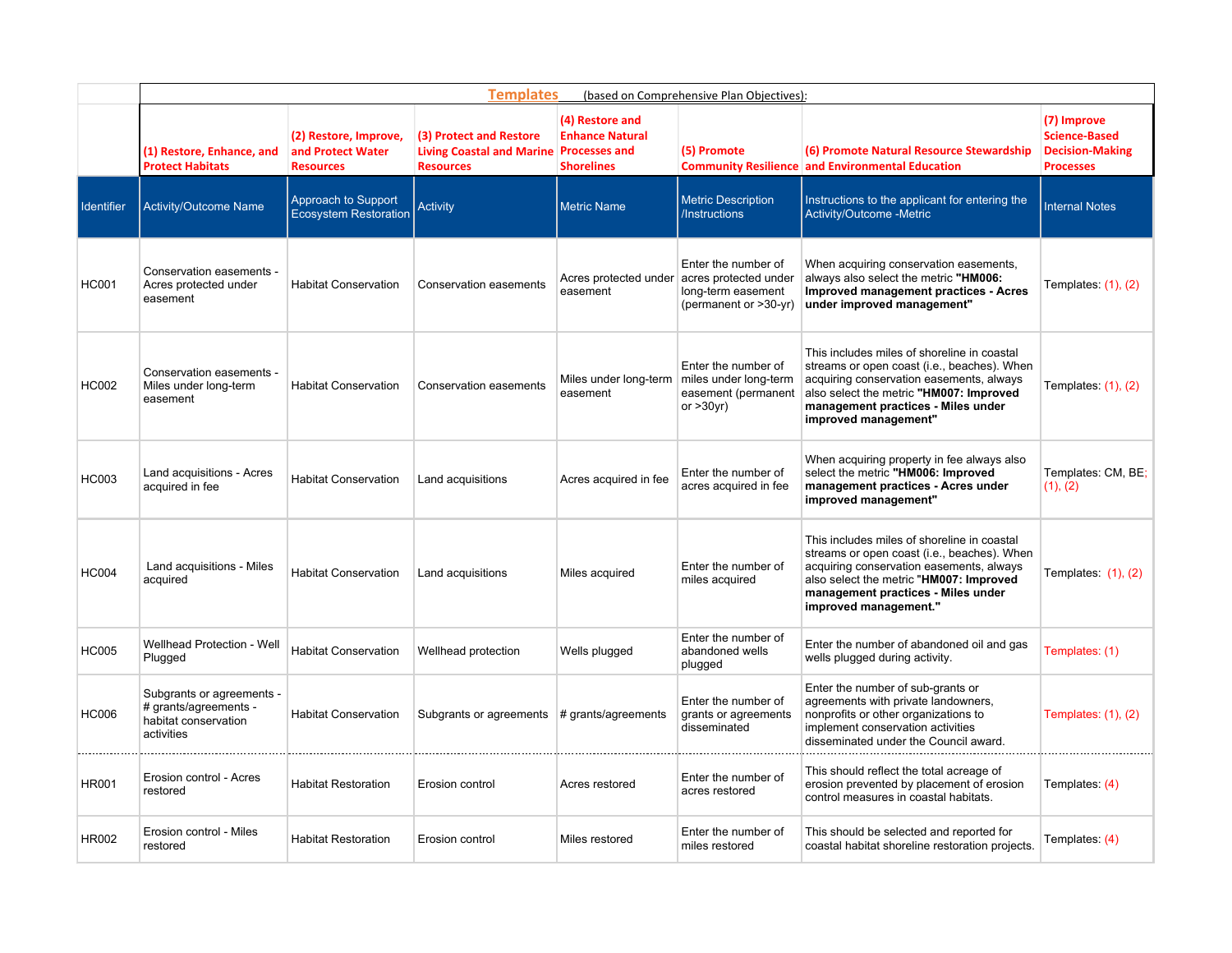|              | <b>Templates</b><br>(based on Comprehensive Plan Objectives):        |                                                                |                                                                                        |                                                                |                                                                                |                                                                                                                                                                                                                                                                                                                                                                      |                                                                                   |  |  |
|--------------|----------------------------------------------------------------------|----------------------------------------------------------------|----------------------------------------------------------------------------------------|----------------------------------------------------------------|--------------------------------------------------------------------------------|----------------------------------------------------------------------------------------------------------------------------------------------------------------------------------------------------------------------------------------------------------------------------------------------------------------------------------------------------------------------|-----------------------------------------------------------------------------------|--|--|
|              | (1) Restore, Enhance, and<br><b>Protect Habitats</b>                 | (2) Restore, Improve,<br>and Protect Water<br><b>Resources</b> | (3) Protect and Restore<br>Living Coastal and Marine Processes and<br><b>Resources</b> | (4) Restore and<br><b>Enhance Natural</b><br><b>Shorelines</b> | (5) Promote                                                                    | (6) Promote Natural Resource Stewardship<br><b>Community Resilience and Environmental Education</b>                                                                                                                                                                                                                                                                  | (7) Improve<br><b>Science-Based</b><br><b>Decision-Making</b><br><b>Processes</b> |  |  |
| Identifier   | <b>Activity/Outcome Name</b>                                         | Approach to Support<br><b>Ecosystem Restoration</b>            | Activity                                                                               | <b>Metric Name</b>                                             | <b>Metric Description</b><br>/Instructions                                     | Instructions to the applicant for entering the<br>Activity/Outcome -Metric                                                                                                                                                                                                                                                                                           | <b>Internal Notes</b>                                                             |  |  |
| <b>HR003</b> | Erosion control - Miles<br>restored (turbidity)                      | <b>Habitat Restoration</b>                                     | Erosion control                                                                        | Miles restored<br>(turbidity)                                  | Enter the number of<br>miles restored to a<br>certain level of<br>turbidity    | This should be selected and estimated for in-<br>stream restoration only. Enter the target<br>turbidity in the notes field.                                                                                                                                                                                                                                          | Templates: (1), (2),<br>(4)                                                       |  |  |
| <b>HR004</b> | Land restoration - Acres<br>restored                                 | <b>Habitat Restoration</b>                                     | Land restoration                                                                       | Acres restored                                                 | Enter the number of<br>acres restored                                          | Provide # of acres restored. Ensure that<br>habitat included in this metric has been<br>restored to resemble original habitat once<br>occupying the project site in question.<br>Include acres restored following<br>infrastructure removal (e.g., associated with<br>well plugging/wellhead protection).                                                            | Templates: (1)                                                                    |  |  |
| <b>HR005</b> | Marine habitat restoration -<br>Acres restored - Artificial<br>reefs | <b>Habitat Restoration</b>                                     | Marine habitat restoration   Acres restored                                            |                                                                | Enter the number of<br>marine habitat acres<br>restored to artificial<br>reefs | Enter the number of acres impacted by the<br>addition of artificial reefs and other habitat<br>enhancements to benefit off-shore marine<br>life.                                                                                                                                                                                                                     | Templates: $(1)$ , $(3)$                                                          |  |  |
| <b>HR006</b> | Marine habitat restoration<br>Acres restored - Oysters               | <b>Habitat Restoration</b>                                     | Marine habitat restoration   Acres restored                                            |                                                                | Enter the number of<br>marine habitat acres<br>restored to oyster<br>reefs     | Enter the number of acres of oyster reef<br>restored.                                                                                                                                                                                                                                                                                                                | Templates: (1), (3)                                                               |  |  |
| <b>HR007</b> | Marine habitat restoration -<br>Acres restored - SAV                 | <b>Habitat Restoration</b>                                     | Marine habitat restoration                                                             | Acres restored                                                 | Enter the number of<br>acres of SAV restored                                   | Enter number of acres of submerged aquatic<br>vegetation restored.                                                                                                                                                                                                                                                                                                   | Templates: $(1)$ , $(3)$                                                          |  |  |
| <b>HR008</b> | Removal of invasives -<br>Acres restored                             | <b>Habitat Restoration</b>                                     | Removal of invasives                                                                   | Acres restored                                                 | Enter the number of<br>acres restored                                          | Enter the number of acres restored to native<br>vegetation through the removal of invasive<br>exotics.                                                                                                                                                                                                                                                               | Templates: (1)                                                                    |  |  |
| <b>HR009</b> | Restoring hydrology -<br>Acres with restored<br>hydrology            | <b>Habitat Restoration</b>                                     | Restoring hydrology                                                                    | Acres with restored<br>hydrology                               | Enter the number of<br>acres with restored<br>hydrology                        | Can include wetlands and upland<br>buffer/transition habitats.                                                                                                                                                                                                                                                                                                       | Templates: (1)                                                                    |  |  |
| HR010        | Riparian restoration (i.e.,<br>buffers) - Miles restored             | <b>Habitat Restoration</b>                                     | Riparian buffer restoration   Miles restored                                           |                                                                | Enter the number of<br>miles restored                                          | Provide # of miles of restored riparian<br>habitat; this includes miles of riparian buffer<br>installed or restored, but does not include<br>living shoreline restoration or backfilling of<br>canals which are captured in other metrics (i.<br>e., HR011, HR012). Please use the notes<br>field to indicate the average width of the<br>riparian buffer (in feet). | Templates: (1), (2)                                                               |  |  |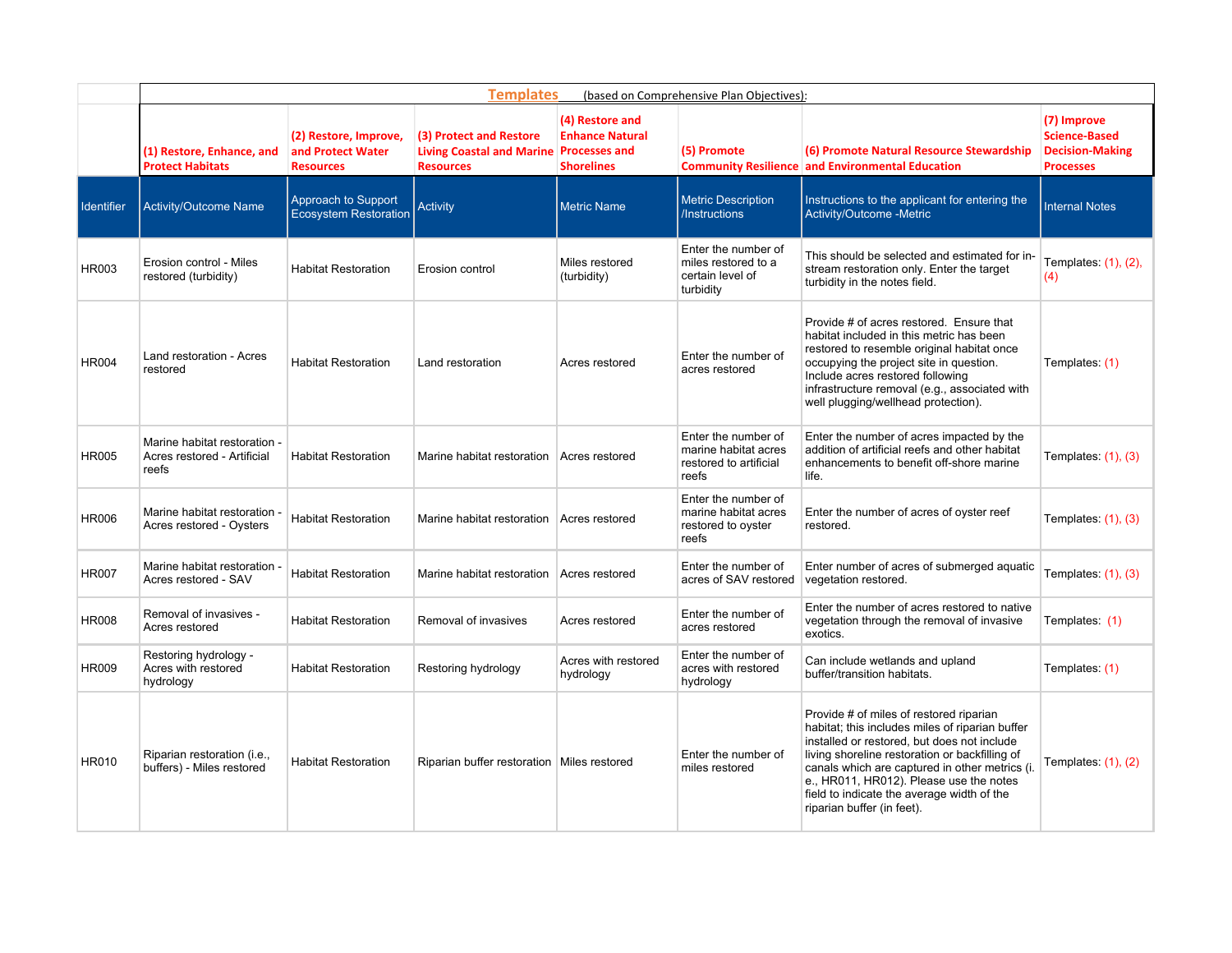|                   |                                                                                                    | <b>Templates</b><br>(based on Comprehensive Plan Objectives):  |                                                                                 |                                                                                        |                                                                                     |                                                                                                                                                                                                                                                                                                   |                                                                                   |  |  |  |  |  |
|-------------------|----------------------------------------------------------------------------------------------------|----------------------------------------------------------------|---------------------------------------------------------------------------------|----------------------------------------------------------------------------------------|-------------------------------------------------------------------------------------|---------------------------------------------------------------------------------------------------------------------------------------------------------------------------------------------------------------------------------------------------------------------------------------------------|-----------------------------------------------------------------------------------|--|--|--|--|--|
|                   | (1) Restore, Enhance, and<br><b>Protect Habitats</b>                                               | (2) Restore, Improve,<br>and Protect Water<br><b>Resources</b> | (3) Protect and Restore<br><b>Living Coastal and Marine</b><br><b>Resources</b> | (4) Restore and<br><b>Enhance Natural</b><br><b>Processes and</b><br><b>Shorelines</b> | (5) Promote                                                                         | (6) Promote Natural Resource Stewardship<br><b>Community Resilience and Environmental Education</b>                                                                                                                                                                                               | (7) Improve<br><b>Science-Based</b><br><b>Decision-Making</b><br><b>Processes</b> |  |  |  |  |  |
| <b>Identifier</b> | <b>Activity/Outcome Name</b>                                                                       | Approach to Support<br><b>Ecosystem Restoration</b>            | <b>Activity</b>                                                                 | <b>Metric Name</b>                                                                     | <b>Metric Description</b><br>/Instructions                                          | Instructions to the applicant for entering the<br>Activity/Outcome -Metric                                                                                                                                                                                                                        | <b>Internal Notes</b>                                                             |  |  |  |  |  |
| <b>HR011</b>      | Marsh restoration - Miles<br>restored - backfilling of<br>canals                                   | <b>Habitat Restoration</b>                                     | Marsh restoration                                                               | Miles restored                                                                         | Enter the number of<br>miles restored                                               | Provide # of miles of canals backfilled.<br>Please use the notes field to provide the<br>average width of the canals backfilled.                                                                                                                                                                  | Templates: (1)                                                                    |  |  |  |  |  |
| HR012             | Living Shoreline restoration<br>- Miles restored                                                   | <b>Habitat Restoration</b>                                     | Living shoreline<br>restoration                                                 | Miles restored                                                                         | Enter the number of<br>miles restored                                               | Provide # of miles of miles of living shoreline<br>installed. Where applicable, please use the<br>notes field to indicate the width of the living<br>shoreline (in feet).                                                                                                                         | Templates: (4)                                                                    |  |  |  |  |  |
| <b>HR013</b>      | Wetland restoration - Acres<br>restored                                                            | <b>Habitat Restoration</b>                                     | Wetland restoration                                                             | Acres restored                                                                         | Enter the number of<br>acres restored                                               | Provide # acres restored - includes marshes,<br>beaches, flooded forests swamps, mudflats,<br>estuarine habitats.                                                                                                                                                                                 | Templates: (1)                                                                    |  |  |  |  |  |
| <b>HM001</b>      | BMP implementation for<br>nutrient or sediment<br>reduction - Lbs. N avoided<br>(annually)         | Habitat Management                                             | BMP implementation for<br>nutrient or sediment<br>reduction                     | Lbs. N avoided<br>(annually)                                                           | Enter the amount of<br>nitrogen prevented<br>from entering system<br>annually       | Provide the annual amount of nitrogen<br>prevented from entering the system (in lbs.).                                                                                                                                                                                                            | Templates: (2)                                                                    |  |  |  |  |  |
| <b>HM002</b>      | BMP implementation for<br>nutrient or sediment<br>reduction - Lbs. nutrients<br>avoided (annually) | Habitat Management                                             | BMP implementation for<br>nutrient or sediment<br>reduction                     | Lbs. nutrients avoided nutrients prevented<br>(annual)                                 | Enter the amount of<br>from entering system<br>annually                             | Provide the annual amount of nutrients<br>prevented from entering the system (in lbs.).                                                                                                                                                                                                           | Templates: (2)                                                                    |  |  |  |  |  |
| HM003             | BMP implementation for<br>nutrient or sediment<br>reduction - Lbs. P avoided<br>(annually)         | Habitat Management                                             | BMP implementation for<br>nutrient or sediment<br>reduction                     | Lbs. P avoided<br>(annually)                                                           | Enter the amount of<br>phosphorous<br>prevented from<br>entering system<br>annually | Provide the annual amount of phosphorous<br>prevented from entering the system (in lbs.).                                                                                                                                                                                                         | Templates: (2)                                                                    |  |  |  |  |  |
| <b>HM004</b>      | BMP implementation for<br>nutrient or sediment<br>reduction - Lbs. sediment<br>avoided (annually)  | <b>Habitat Management</b>                                      | BMP implementation for<br>nutrient or sediment<br>reduction                     | Lbs. sediment<br>avoided (annually)                                                    | Enter the amount of<br>sediment prevented<br>from entering system<br>annually       | Provide the annual amount of sediment<br>prevented from entering the system (in lbs.).                                                                                                                                                                                                            | Templates: (2)                                                                    |  |  |  |  |  |
| <b>HM005</b>      | BMP implementation on ag<br>lands - Acres under BMPs -<br>contracts or agreements                  | <b>Habitat Management</b>                                      | BMP implementation on<br>agricultural lands                                     | Acres under contracts<br>or agreements                                                 | Enter the number of<br>acres under contract<br>(s) or agreement(s)                  | Enter the number of acres under contract(s)<br>or agreement(s) to implement BMPs on<br>agricultural lands. Each acre should be<br>entered only once (i.e., enter the number of<br>acres under the contract/agreement, not the<br>acres under individual BMPs, which may<br>"double count" acres). | Templates: (2)                                                                    |  |  |  |  |  |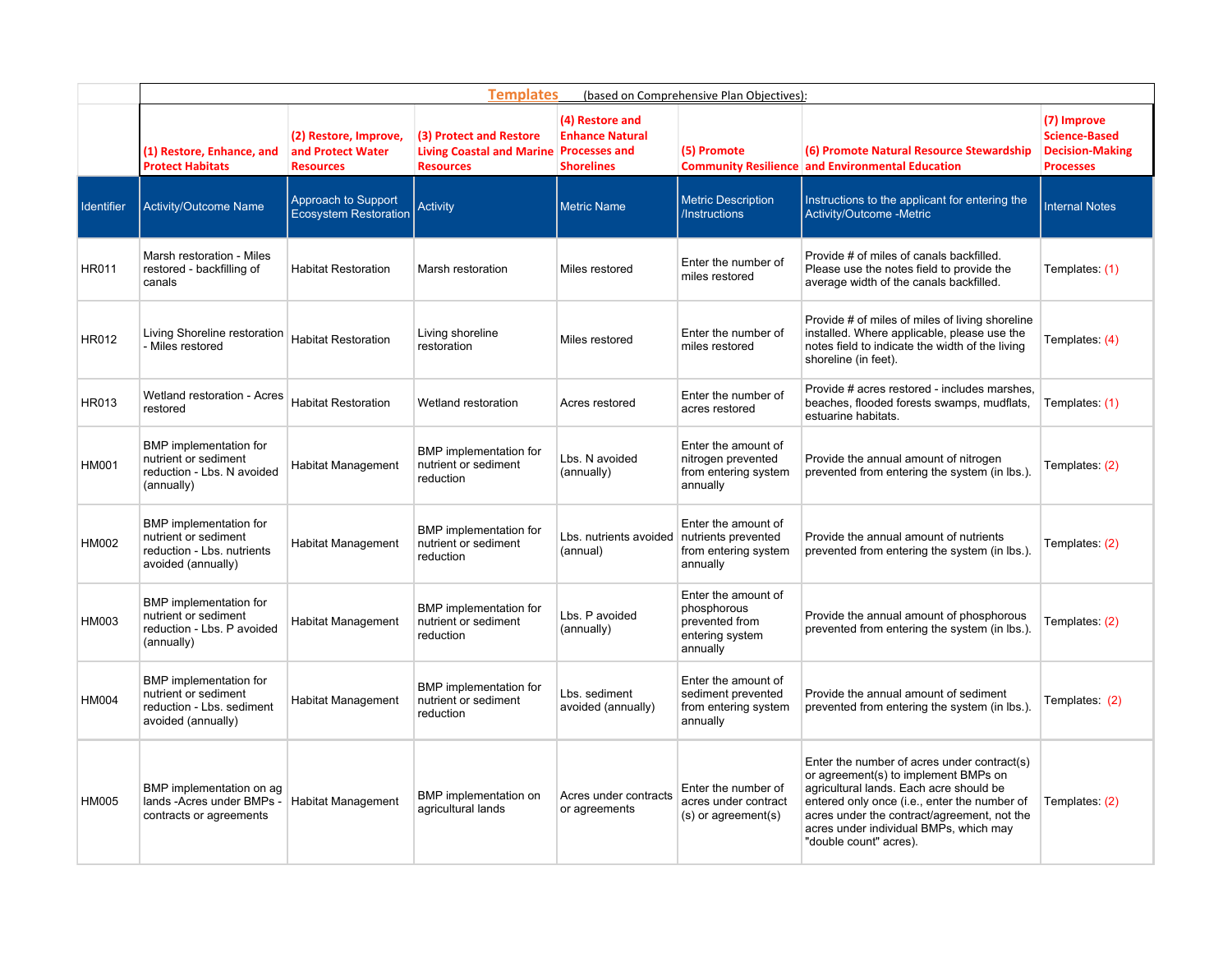|                   | <b>Templates</b><br>(based on Comprehensive Plan Objectives):         |                                                                |                                                                                 |                                                                                        |                                                                                        |                                                                                                                                                                                                                                                                                                                                                                                                                             |                                                                                   |  |  |  |
|-------------------|-----------------------------------------------------------------------|----------------------------------------------------------------|---------------------------------------------------------------------------------|----------------------------------------------------------------------------------------|----------------------------------------------------------------------------------------|-----------------------------------------------------------------------------------------------------------------------------------------------------------------------------------------------------------------------------------------------------------------------------------------------------------------------------------------------------------------------------------------------------------------------------|-----------------------------------------------------------------------------------|--|--|--|
|                   | (1) Restore, Enhance, and<br><b>Protect Habitats</b>                  | (2) Restore, Improve,<br>and Protect Water<br><b>Resources</b> | (3) Protect and Restore<br><b>Living Coastal and Marine</b><br><b>Resources</b> | (4) Restore and<br><b>Enhance Natural</b><br><b>Processes and</b><br><b>Shorelines</b> | (5) Promote                                                                            | (6) Promote Natural Resource Stewardship<br><b>Community Resilience and Environmental Education</b>                                                                                                                                                                                                                                                                                                                         | (7) Improve<br><b>Science-Based</b><br><b>Decision-Making</b><br><b>Processes</b> |  |  |  |
| <b>Identifier</b> | <b>Activity/Outcome Name</b>                                          | Approach to Support<br><b>Ecosystem Restoration</b>            | <b>Activity</b>                                                                 | <b>Metric Name</b>                                                                     | <b>Metric Description</b><br>/Instructions                                             | Instructions to the applicant for entering the<br>Activity/Outcome -Metric                                                                                                                                                                                                                                                                                                                                                  | <b>Internal Notes</b>                                                             |  |  |  |
| HM006             | Improved management<br>practices - Acres under<br>improved management | <b>Habitat Management</b>                                      | Improved management<br>practices                                                | Acres under improved<br>management                                                     | Enter the number of<br>acres under improved<br>management                              | This metric should always be selected when<br>acquiring property in fee or acquiring<br>conservation easements. HOWEVER, (1) Do<br>not include acres reported under "BMP<br>Implementation on Ag Lands" (i.e.,<br>HM005) or a similar metric, (2) Do not<br>include acres that are being reported as<br>"restored" under a separate metric (i.e.,<br>HR004 - HR008, HR013). (This keeps us<br>from "double counting" acres) | Templates: $(1)$ , $(2)$                                                          |  |  |  |
| <b>HM007</b>      | Improved management<br>practices - Miles under<br>improved management | <b>Habitat Management</b>                                      | Improved management<br>practices                                                | Miles under improved<br>management                                                     | Enter the number of<br>miles under improved<br>management                              | This metric should always be selected when<br>acquiring property in fee or acquiring<br>conservation easements. HOWEVER, do<br>not include miles that are being reported<br>as "restored" under a separate metric (i.<br>e., HR002, HR010 - HR012). (This keeps<br>us from "double counting" miles).                                                                                                                        | Templates: (1), (2)                                                               |  |  |  |
| <b>PRM001</b>     | Land Use Planning - Acres<br>with reduced impacts                     | Planning, Research,<br>Monitoring                              | Land Use Planning                                                               | Acres with reduced<br>impacts                                                          | Enter the number of<br>acres with reduced<br>impacts                                   | Provide # acres with reduced impacts under<br>a conservation land use plan.                                                                                                                                                                                                                                                                                                                                                 | Templates: (1), (2),<br>(7)                                                       |  |  |  |
| <b>PRM002</b>     | Land Use Planning - Miles<br>with reduced impacts                     | Planning, Research,<br>Monitoring                              | Land Use Planning                                                               | Miles with reduced<br>impacts                                                          | Enter the number of<br>miles with reduced<br>impacts                                   | Provide # miles with reduced impacts under<br>a conservation land use plan.                                                                                                                                                                                                                                                                                                                                                 | Templates: (1), (2),<br>(7)                                                       |  |  |  |
| <b>PRM003</b>     | Management or<br>Governance Planning - #<br>plans developed           | Planning, Research,<br>Monitoring                              | Management or<br>Governance Planning                                            | # plans developed                                                                      | Enter the number of<br>plans developed that<br>had input from<br>multiple stakeholders | For regional planning efforts.                                                                                                                                                                                                                                                                                                                                                                                              | Templates: (1), (2),<br>(7)                                                       |  |  |  |
| <b>PRM004</b>     | Monitoring - # monitoring<br>programs implemented                     | Planning, Research,<br>Monitoring                              | Monitoring                                                                      | # monitoring<br>programs                                                               | Enter the number of<br>monitoring programs<br>established or<br>underway               | This metric captures the actual number of<br>monitoring programs being implemented.<br>Monitoring programs include any program<br>with a written monitoring plan.                                                                                                                                                                                                                                                           | Templates: (1), (2),<br>(7)                                                       |  |  |  |
| <b>PRM005</b>     | Monitoring - # monitoring<br>plans developed                          | Planning, Research,<br>Monitoring                              | Monitoring                                                                      | # monitoring<br>programs                                                               | Enter the number of<br>monitoring plans<br>developed                                   | This metric captures the actual number of<br>monitoring plans written, but not yet being<br>implemented.                                                                                                                                                                                                                                                                                                                    | Templates: (1), (2),<br>(7)                                                       |  |  |  |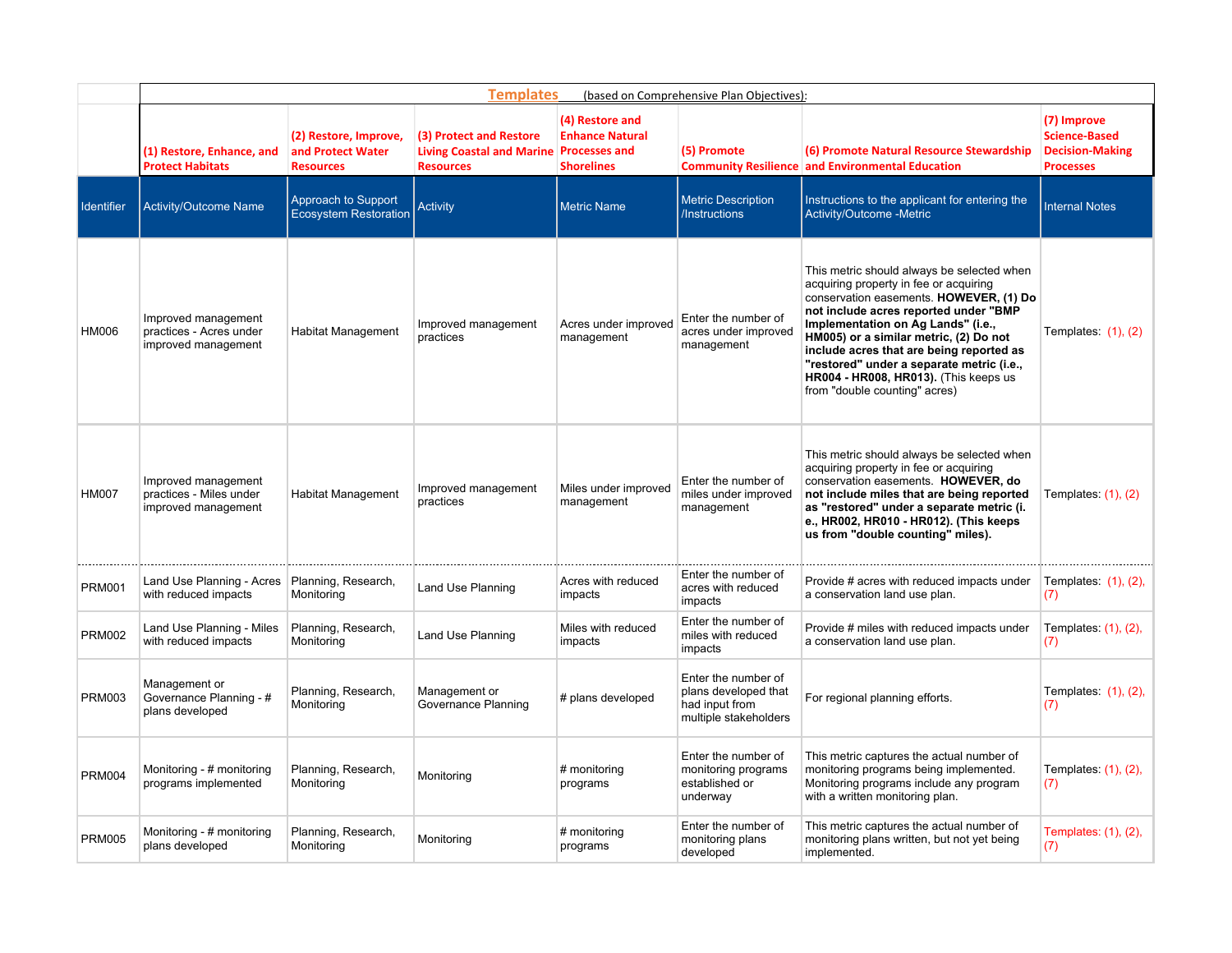|               | <b>Templates</b><br>(based on Comprehensive Plan Objectives): |                                                                |                                                                                 |                                                                                        |                                                                                                                          |                                                                                                                                                                                                                                                                                                                                                                                                                                                                          |                                                                                   |  |  |  |
|---------------|---------------------------------------------------------------|----------------------------------------------------------------|---------------------------------------------------------------------------------|----------------------------------------------------------------------------------------|--------------------------------------------------------------------------------------------------------------------------|--------------------------------------------------------------------------------------------------------------------------------------------------------------------------------------------------------------------------------------------------------------------------------------------------------------------------------------------------------------------------------------------------------------------------------------------------------------------------|-----------------------------------------------------------------------------------|--|--|--|
|               | (1) Restore, Enhance, and<br><b>Protect Habitats</b>          | (2) Restore, Improve,<br>and Protect Water<br><b>Resources</b> | (3) Protect and Restore<br><b>Living Coastal and Marine</b><br><b>Resources</b> | (4) Restore and<br><b>Enhance Natural</b><br><b>Processes and</b><br><b>Shorelines</b> | (5) Promote                                                                                                              | (6) Promote Natural Resource Stewardship<br><b>Community Resilience and Environmental Education</b>                                                                                                                                                                                                                                                                                                                                                                      | (7) Improve<br><b>Science-Based</b><br><b>Decision-Making</b><br><b>Processes</b> |  |  |  |
| Identifier    | Activity/Outcome Name                                         | Approach to Support<br>Ecosystem Restoration                   | <b>Activity</b>                                                                 | <b>Metric Name</b>                                                                     | <b>Metric Description</b><br>/Instructions                                                                               | Instructions to the applicant for entering the<br>Activity/Outcome -Metric                                                                                                                                                                                                                                                                                                                                                                                               | <b>Internal Notes</b>                                                             |  |  |  |
| <b>PRM006</b> | Monitoring - #<br>streams/sites being<br>monitored            | Planning, Research,<br>Monitoring                              | Monitoring                                                                      | # streams/sites being<br>monitored                                                     | # streams/sites being<br>monitored                                                                                       | All implementation/restoration projects<br>should be monitored. Provide # of<br>streams/sites being monitored.                                                                                                                                                                                                                                                                                                                                                           | Templates: $(1)$ , $(2)$ ,<br>(7)                                                 |  |  |  |
| <b>PRM007</b> | Monitoring - Acres being<br>monitored                         | Planning, Research,<br>Monitoring                              | Monitoring                                                                      | Acres being<br>monitored                                                               | Enter the number of<br>acres being monitored                                                                             | All implementation/restoration projects<br>should be monitored. Provide # of acres<br>being monitored using standard mapping<br>tools/GIS or other methods. Specify<br>monitoring method(s) in notes field.                                                                                                                                                                                                                                                              | Templates: (1), (2),<br>(3), (7)                                                  |  |  |  |
| <b>PRM008</b> | Monitoring - Miles being<br>monitored                         | Planning, Research,<br>Monitoring                              | Monitoring                                                                      | Miles being monitored                                                                  | Enter the number of<br>miles being monitored                                                                             | All implementation/restoration projects<br>should be monitored. Provide # of miles<br>monitored as a direct result of the project.<br>This metric should be selected for in-stream<br>habitat restoration and shoreline restoration<br>projects. Please indicate the width of the<br>area being monitored in the notes field. For<br>beach nesting birds, includes linear length of<br>beaches or circumference of islands where<br>suitable habitat has been confirmed. | Templates: (1), (2),<br>(3), (7)                                                  |  |  |  |
| <b>PRM009</b> | Research - # studies<br>reported to mgmt.                     | Planning, Research,<br>Monitoring                              | Research & Modeling                                                             | # studies/models<br>reported to mgmt.                                                  | Enter the number of<br>studies completed<br>whose findings are<br>reported to<br>management                              | Value should include published data (either<br>via your institution or by others using your<br>data), metadata sets made available and<br>published/unpublished datasets.                                                                                                                                                                                                                                                                                                | Templates: (7)                                                                    |  |  |  |
| <b>PRM010</b> | Research - # studies used<br>to inform mgmt.                  | Planning, Research,<br>Monitoring                              | Research & Modeling                                                             | # studies/models<br>used to inform mgmt.                                               | Enter the number of<br>studies completed<br>whose findings are<br>used to adapt<br>management/ inform<br>mgmt. decisions | Enter the number of studies or models that<br>will have been completed by the end of the<br>grant period.                                                                                                                                                                                                                                                                                                                                                                | Templates: (1), (7)                                                               |  |  |  |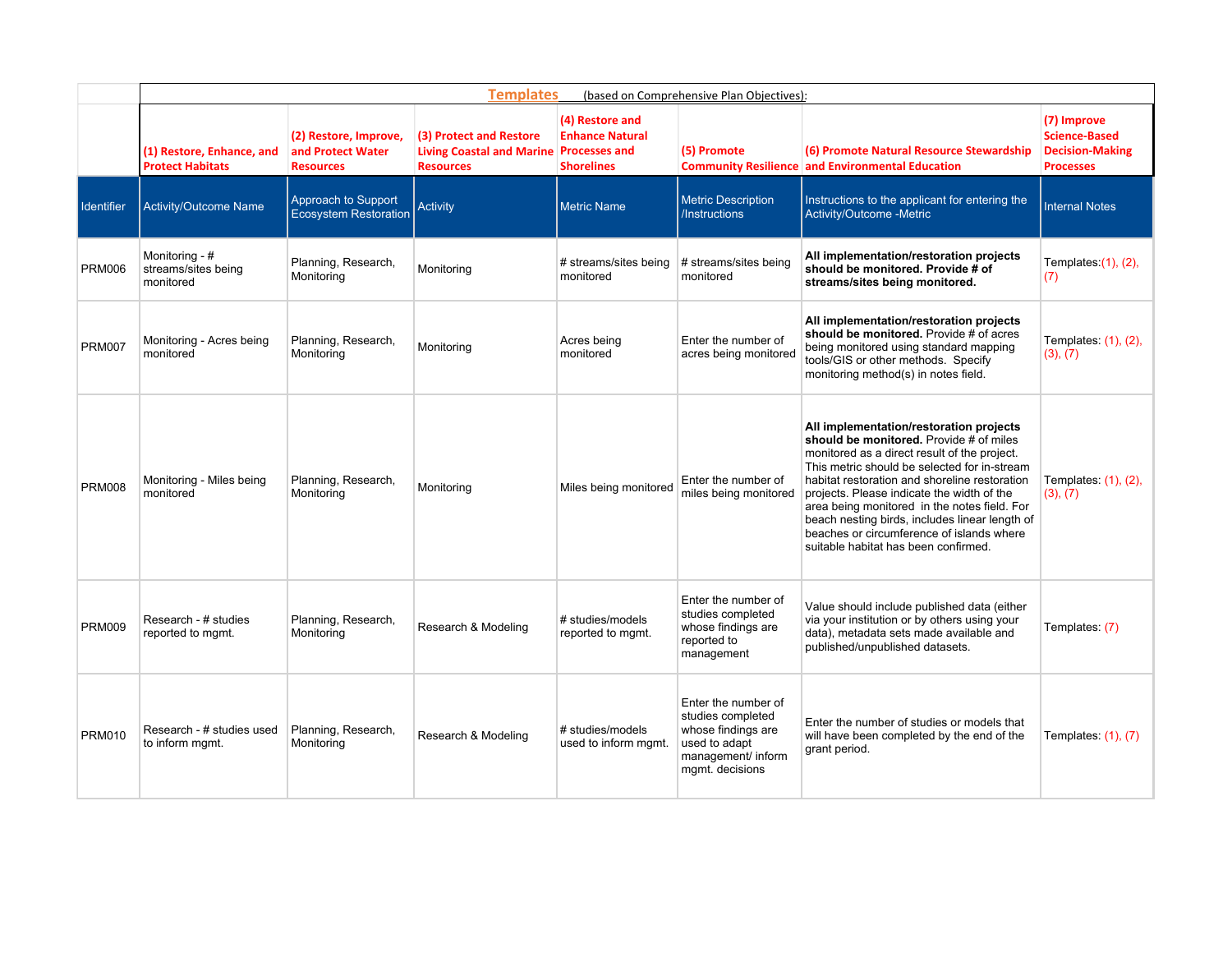|                   | <b>Templates</b><br>(based on Comprehensive Plan Objectives):                                               |                                                                |                                                                                 |                                                                                        |                                                                                                                                             |                                                                                                                                                                                                                                                                                                                                                                                                                                                                                                                                                                                                                                                                                                      |                                                                                   |  |  |  |
|-------------------|-------------------------------------------------------------------------------------------------------------|----------------------------------------------------------------|---------------------------------------------------------------------------------|----------------------------------------------------------------------------------------|---------------------------------------------------------------------------------------------------------------------------------------------|------------------------------------------------------------------------------------------------------------------------------------------------------------------------------------------------------------------------------------------------------------------------------------------------------------------------------------------------------------------------------------------------------------------------------------------------------------------------------------------------------------------------------------------------------------------------------------------------------------------------------------------------------------------------------------------------------|-----------------------------------------------------------------------------------|--|--|--|
|                   | (1) Restore, Enhance, and<br><b>Protect Habitats</b>                                                        | (2) Restore, Improve,<br>and Protect Water<br><b>Resources</b> | (3) Protect and Restore<br><b>Living Coastal and Marine</b><br><b>Resources</b> | (4) Restore and<br><b>Enhance Natural</b><br><b>Processes and</b><br><b>Shorelines</b> | (5) Promote                                                                                                                                 | (6) Promote Natural Resource Stewardship<br><b>Community Resilience and Environmental Education</b>                                                                                                                                                                                                                                                                                                                                                                                                                                                                                                                                                                                                  | (7) Improve<br><b>Science-Based</b><br><b>Decision-Making</b><br><b>Processes</b> |  |  |  |
| <b>Identifier</b> | Activity/Outcome Name                                                                                       | Approach to Support<br><b>Ecosystem Restoration</b>            | <b>Activity</b>                                                                 | <b>Metric Name</b>                                                                     | <b>Metric Description</b><br>/Instructions                                                                                                  | Instructions to the applicant for entering the<br>Activity/Outcome -Metric                                                                                                                                                                                                                                                                                                                                                                                                                                                                                                                                                                                                                           | <b>Internal Notes</b>                                                             |  |  |  |
| <b>PRM011</b>     | Restoration<br>planning/design/permitting<br>-#E&D plans developed                                          | Planning, Research,<br>Monitoring                              | Restoration<br>planning/design/permitting developed                             | # E&D plans                                                                            | Enter the number of<br>Engineering and<br>Design plans<br>developed. Generally<br>there will be 1 plan per<br>project to be<br>constructed. | For projects where the engineering and<br>design documents are the final deliverable. If<br>the project includes a construction task (i.e.,<br>E&D is an interim step) do not use this<br>metric.                                                                                                                                                                                                                                                                                                                                                                                                                                                                                                    | Templates: (1), (2),<br>(4)                                                       |  |  |  |
| <b>PRM012</b>     | Tool development for<br>decision-making - # tools<br>developed                                              | Planning, Research,<br>Monitoring                              | Tool development for<br>decision-making                                         | # tools developed                                                                      | Enter the number of<br>tools developed                                                                                                      | For example, tools can include numerical<br>models, computer models, GIS models, and<br>decision support systems.                                                                                                                                                                                                                                                                                                                                                                                                                                                                                                                                                                                    | Templates: (1), (4),<br>(7)                                                       |  |  |  |
| <b>PRM013</b>     | Restoration<br>planning/design/permitting<br>- # environmental<br>compliance documents<br>completed         | Planning, Research,<br>Monitoring                              | Restoration<br>planning/design/permitting documents produced                    | # compliance                                                                           | Enter the number of<br>environmental<br>compliance<br>documents<br>produced/compiled                                                        | For projects where the final deliverables are<br>the environmental compliance documents<br>needed to complete the planning process<br>such that the projects are "implementable".                                                                                                                                                                                                                                                                                                                                                                                                                                                                                                                    | Templates: (1), (2),<br>(4)                                                       |  |  |  |
| <b>PRM014</b>     | Restoration<br>planning/design/permitting<br>- Increased Capacity - %<br>increase in analytical<br>capacity | Planning, Research,<br>Monitoring                              | Restoration<br>planning/design/permitting                                       | % increase in<br>analytical capacity                                                   | Enter the % increase<br>in analytical capacity<br>resulting from<br>Project/Program<br>implementation                                       | Enter the % increase in analytical capacity<br>resulting from Project/Program<br>implementation. Values are entered as<br>percentages; enter whole number<br>percentages representing anticipated<br>increases over a baseline of zero (e.g.,<br>baseline is entered as zero percent, and<br>target value is entered as a 30% increase<br>over baseline). In the Notes section, please<br>indicate the type of analytical capacity being<br>increased: additional details can also be<br>provided regarding baseline and target<br>values (e.g., "Baseline for water quality<br>analysis is 100 samples per month;<br>anticipated target value represents an<br>increase to 130 samples per month"). | Templates: (2), (5),<br>(7)                                                       |  |  |  |
| SP001             | Population - Density (#<br>individuals/acre) - Oysters                                                      | Species Outcome                                                | Population                                                                      | Density (#<br>individuals/acre)                                                        | Enter the density in<br>terms of individuals<br>per acre                                                                                    | Enter the density of oysters per acre for<br>oyster reef restoration projects.                                                                                                                                                                                                                                                                                                                                                                                                                                                                                                                                                                                                                       | Templates: $(1)$ , $(3)$                                                          |  |  |  |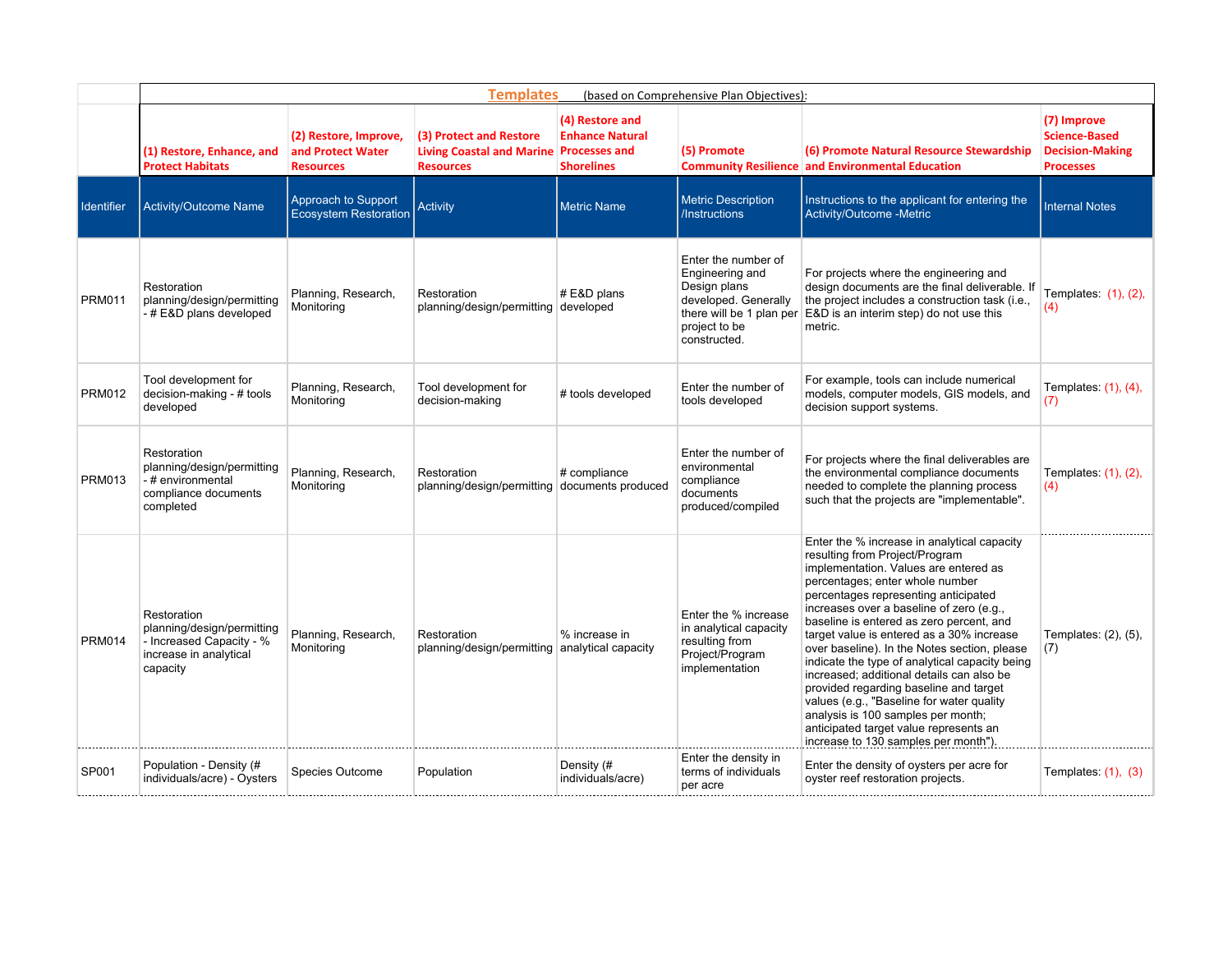|                   | <b>Templates</b><br>(based on Comprehensive Plan Objectives):                                |                                                                |                                                                                        |                                                                |                                                                                                                                                                              |                                                                                                                                                                                                                                                                                                                                                                            |                                                                                   |  |  |  |
|-------------------|----------------------------------------------------------------------------------------------|----------------------------------------------------------------|----------------------------------------------------------------------------------------|----------------------------------------------------------------|------------------------------------------------------------------------------------------------------------------------------------------------------------------------------|----------------------------------------------------------------------------------------------------------------------------------------------------------------------------------------------------------------------------------------------------------------------------------------------------------------------------------------------------------------------------|-----------------------------------------------------------------------------------|--|--|--|
|                   | (1) Restore, Enhance, and<br><b>Protect Habitats</b>                                         | (2) Restore, Improve,<br>and Protect Water<br><b>Resources</b> | (3) Protect and Restore<br>Living Coastal and Marine Processes and<br><b>Resources</b> | (4) Restore and<br><b>Enhance Natural</b><br><b>Shorelines</b> | (5) Promote                                                                                                                                                                  | (6) Promote Natural Resource Stewardship<br><b>Community Resilience and Environmental Education</b>                                                                                                                                                                                                                                                                        | (7) Improve<br><b>Science-Based</b><br><b>Decision-Making</b><br><b>Processes</b> |  |  |  |
| <b>Identifier</b> | Activity/Outcome Name                                                                        | Approach to Support<br><b>Ecosystem Restoration</b>            | <b>Activity</b>                                                                        | <b>Metric Name</b>                                             | <b>Metric Description</b><br>/Instructions                                                                                                                                   | Instructions to the applicant for entering the<br>Activity/Outcome -Metric                                                                                                                                                                                                                                                                                                 | <b>Internal Notes</b>                                                             |  |  |  |
| COI001            | <b>Building institutional</b><br>capacity - # FTE that<br>successfully completed<br>training | Capacity, Outreach,<br><b>Incentives</b>                       | <b>Building institutional</b><br>capacity                                              | #FTE of completed<br>training                                  | Enter the number of<br>full-time equivalents<br>for trainees that<br>successfully<br>completed training<br>and gained skills in<br>conservation or<br>restoration activities | Provide estimated # of full-time equivalents<br>(FTE) days of training for trainees. FTE<br>refers to the ratio of paid hours during a<br>period to # working hours in that period. May<br>consider adding up part-time equivalents if<br>the total amount is considered significant (e.<br>g., 100 individuals who provide 100 1/4 FTE<br>$= 25$ FTE days).               | Templates: $(1)$ , $(6)$                                                          |  |  |  |
| COI002            | Outreach/ Education/<br>Technical Assistance - #<br>people reached                           | Capacity, Outreach,<br>Incentives                              | Outreach/ Education/<br><b>Technical Assistance</b>                                    | # people reached                                               | Enter the number of<br>people reached by<br>outreach, training, or<br>technical assistance<br>activities                                                                     | For this metric, use the expected # of<br>stakeholders in attendance at informational<br>meetings, workshops, or events. Or, provide<br># of people who were directly involved in<br>outreach, training and or technical<br>assistance activities (this could be the<br>number of participants in a workshop.<br>classes, webinar, townhall, event, listeners,<br>$etc.$ ) | Templates: $(1)$ , $(2)$ ,<br>(6), (7)                                            |  |  |  |
| COI003            | Outreach/ Education/<br>Technical Assistance - #<br>people enrolled - BMPs                   | Capacity, Outreach,<br>Incentives                              | Outreach/ Education/<br><b>Technical Assistance</b>                                    | # people enrolled to<br>implement BMPs                         | Enter the number of<br>unique individuals<br>enrolled to implement<br><b>BMPs</b>                                                                                            | For this metric, use the of people enrolled to<br>implement BMPs and expected to adopt<br>tools and other improved management<br>practices, etc., as a result                                                                                                                                                                                                              | Template: (2), (6)                                                                |  |  |  |
| <b>COI004</b>     | Outreach/ Education/<br>Technical Assistance - #<br>users engaged online                     | Capacity, Outreach,<br>Incentives                              | Outreach/ Education/<br><b>Technical Assistance</b>                                    | # users engaged<br>online                                      | Enter the number of<br>unique users<br>engaging websites,<br>social media tools<br>used to disseminate<br>information about the<br>project                                   | Provide # of users engaged in twitter,<br>Facebook, blogs and other social media<br>tools used to disseminate information about<br>the project (include the type of social media<br>tool and number and frequency of users).<br>Note the URL address for each site and the<br>unique visitors or users only.                                                               | Templates: (6)                                                                    |  |  |  |
| COI005            | Volunteer participation - #<br>volunteers participating                                      | Capacity, Outreach,<br><b>Incentives</b>                       | Volunteer participation                                                                | # volunteers<br>participating                                  | Enter the number of<br>volunteers<br>participating in<br>projects                                                                                                            | Provide # of volunteers involved in the<br>project. A list of volunteers names may help<br>maintain a record of engagement. Where<br>considered important, segmenting volunteers<br>may be useful (e.g. age, gender, profession)                                                                                                                                           | Templates: $(1)$ , $(2)$                                                          |  |  |  |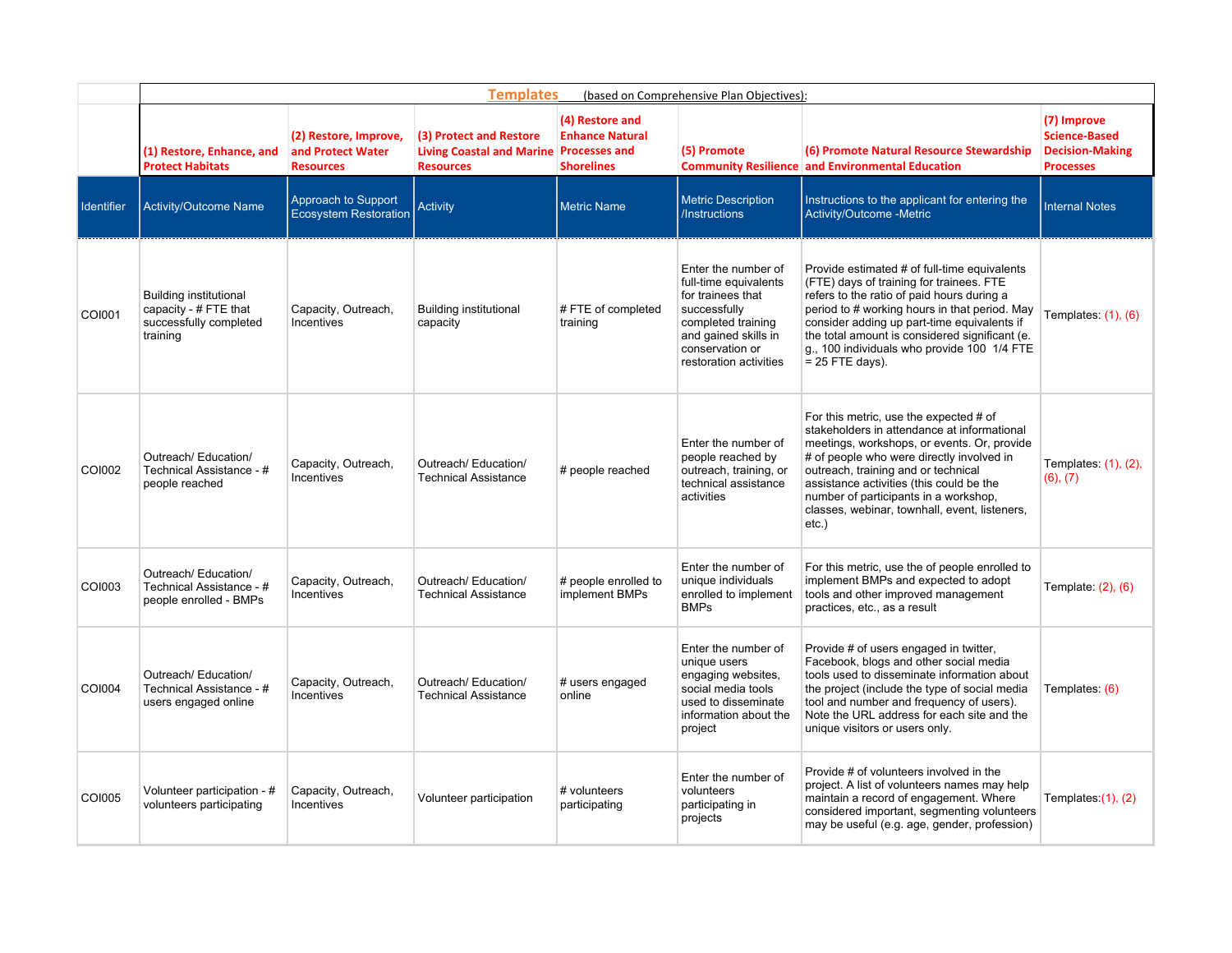|                   | <b>Templates</b><br>(based on Comprehensive Plan Objectives):                                            |                                                                |                                                                                        |                                                                |                                                                                                                                                     |                                                                                                                                                                                                             |                                                                                   |  |  |  |
|-------------------|----------------------------------------------------------------------------------------------------------|----------------------------------------------------------------|----------------------------------------------------------------------------------------|----------------------------------------------------------------|-----------------------------------------------------------------------------------------------------------------------------------------------------|-------------------------------------------------------------------------------------------------------------------------------------------------------------------------------------------------------------|-----------------------------------------------------------------------------------|--|--|--|
|                   | (1) Restore, Enhance, and<br><b>Protect Habitats</b>                                                     | (2) Restore, Improve,<br>and Protect Water<br><b>Resources</b> | (3) Protect and Restore<br>Living Coastal and Marine Processes and<br><b>Resources</b> | (4) Restore and<br><b>Enhance Natural</b><br><b>Shorelines</b> | (5) Promote                                                                                                                                         | (6) Promote Natural Resource Stewardship<br><b>Community Resilience and Environmental Education</b>                                                                                                         | (7) Improve<br><b>Science-Based</b><br><b>Decision-Making</b><br><b>Processes</b> |  |  |  |
| <b>Identifier</b> | Activity/Outcome Name                                                                                    | Approach to Support<br><b>Ecosystem Restoration</b>            | <b>Activity</b>                                                                        | <b>Metric Name</b>                                             | <b>Metric Description</b><br>/Instructions                                                                                                          | Instructions to the applicant for entering the<br>Activity/Outcome -Metric                                                                                                                                  | <b>Internal Notes</b>                                                             |  |  |  |
| COI006            | Subgrants or agreements -<br># grants/agreements -<br>dissemination of EOE<br>materials                  | Capacity, Outreach,<br>Incentives                              | Subgrants or agreements $#$ grants/agreements                                          |                                                                | Enter the number of<br>subgrants or<br>agreements<br>disseminated for EOE<br>materials                                                              | Enter the number of sub-grants or<br>agreements to disseminate educational and<br>outreach materials under the Council award.                                                                               | Templates: (6)                                                                    |  |  |  |
| <b>COI007</b>     | <b>Building institutional</b><br>capacity - # of participants<br>that successfully<br>completed training | Capacity, Outreach,<br>Incentives                              | <b>Building institutional</b><br>capacity                                              | # of participants that<br>completed training                   | Enter the number of<br>participants that<br>successfully<br>completed training<br>and gained skills in<br>conservation or<br>restoration activities | For this metric, use the expected # of<br>participants that successfully attended and<br>completed the training and attained<br>restoration and conservation skills.                                        | Templates: $(1)$ , $(6)$                                                          |  |  |  |
| COI101            | Economic benefits -<br>jobs created - full-time<br>permanent jobs                                        | Capacity, Outreach,<br>Incentives                              | <b>Economic Benefits</b>                                                               | # jobs created                                                 | Enter the number of<br>full-time permanent<br>jobs created                                                                                          | Enter the number of full-time permanent jobs<br>created that are directly attributable to the<br>project or program implementation.                                                                         | Templates: (1), (2),<br>(3), (4), (5), (6), (7)                                   |  |  |  |
| COI102            | Economic benefits -<br>#<br>jobs created - part-time<br>permanent jobs                                   | Capacity, Outreach,<br>Incentives                              | <b>Economic Benefits</b>                                                               | # jobs created                                                 | Enter the number of<br>part-time permanent<br>jobs created                                                                                          | Enter the number of part-time permanent<br>jobs created that are directly attributable to<br>the project or program implementation.                                                                         | Templates: (1), (2),<br>(3), (4), (5), (6), (7)                                   |  |  |  |
| COI103            | Economic benefits -<br>jobs created - temporary<br>jobs                                                  | Capacity, Outreach,<br>Incentives                              | <b>Economic Benefits</b>                                                               | # jobs created                                                 | Enter the number of<br>temporary jobs<br>created                                                                                                    | Enter the number of temporary jobs created<br>that are directly attributable to the project or<br>program implementation. These may be full-<br>time or part-time jobs.                                     | Templates: $(1)$ , $(2)$ ,<br>(3), (4), (5), (6), (7)                             |  |  |  |
| COI104            | Economic benefits -<br>#<br>local contracts                                                              | Capacity, Outreach,<br>Incentives                              | <b>Economic Benefits</b>                                                               | # local contracts                                              | Enter the number of<br>contracts or<br>agreements with local<br>firms                                                                               | Enter the number of contracts or agreements<br>anticipated with individuals or companies<br>that reside in, are headquartered in, or are<br>principally engaged in business in a Gulf<br><b>Coast State</b> | Templates: (1), (2),<br>(3), (4), (5), (6), (7)                                   |  |  |  |
| COI105            | Economic benefits - %<br>contracted to existing local<br>organizations                                   | Capacity, Outreach,<br>Incentives                              | <b>Economic Benefits</b>                                                               | % of program funding<br>to local organizations                 | Enter the percentage<br>of total program costs<br>contracted to existing<br>local organizations                                                     | Enter the percentage of total program costs<br>anticipated to be contracted with companies<br>that reside in, are headquartered in, or are<br>principally engaged in business in a Gulf<br>Coast State      | Templates: (1), (2),<br>$(3)$ , $(4)$ , $(5)$ , $(6)$ , $(7)$                     |  |  |  |